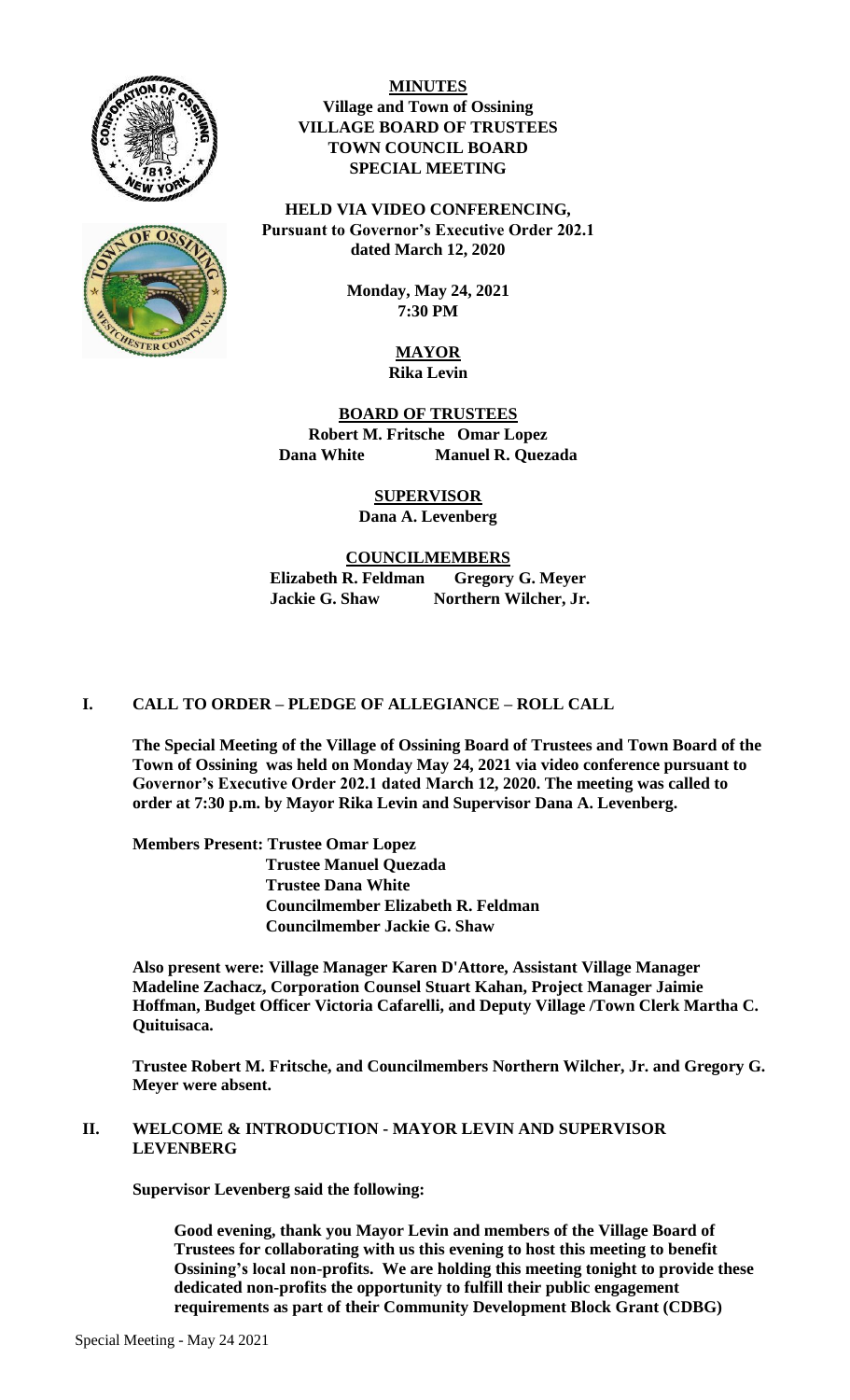**applications. Looking at the agenda, I can't wait to hear more about these exciting projects for our most important stakeholders! The Town and Village are proud to be active participants in Westchester County's Urban County Consortium, which allows municipal and non-profit entities in our community to access these federal dollars through the Westchester County Planning Department. Although we are not going to be discussing them in detail tonight, the Town and Village are pursuing projects of our own for this cycle, and in the Town, our projects will focus on improving the infrastructure at our beloved Louis Engel Waterfront Park which serves so many. Please stay tuned for our Town Board meetings in June as we expand on the details of our applications. CDBG allows each applicant to apply for up to \$1 million in grant funding each four year round, so collectively, we have the potential to receive up to \$5 million in grant funding for Ossining, and with our match, up to \$10 million invested in our community. While we know we would likely never receive the full amount, this illustrates the importance of this grant program and our collective potential for our community. Before we move ahead with the agenda, I want to take a moment to introduce the Town's representative to the County's Community Development Advisory Group, Honorable Richard Wishnie. Richard is here tonight, along with Katherine, to "certify" that all of you have satisfied your outreach requirements. Richard has quite a bit on his plate now, with his recent appointment as Acting Commissioner of Emergency Services for Westchester County, so we are very grateful he is here with us tonight to participate in this important meeting.** 

**Mayor Levin echoed Supervisor Levenberg's comments and spoke about how local governments work with nonprofits to help communities.** 

#### **III. NONPROFIT CDBG APPLICATIONS**

A. **IFCA (Interfaith Council for Action), 138 Spring Street, Ossining NY 10562**

**IFCA is a nonprofit organization that provides a range of affordable housing development, property management and supportive services to low and moderate income people. IFCA owns and manages affordable apartments in Ossining and Tarrytown, NY.**

**Executive Director Jackie Shaw presented on the following Capital Improvement Ossining projects IFCA is applying for in their CDBG application:** 

- 1. **2 James ST - Roof Renovations to the building that houses 5 units. The estimate total cost of the project is \$28,000**
- 2. **65 Hunter Street - Roof, chimney, and retaining wall repair to the building that houses 3 units. The estimated cost for the roof and chimney repairs is \$38,000 and \$12,000 for the retaining wall repairs. In total the project is estimated to cost \$50,000.**
- 3. **223 Spring ST - Heating, ventilation, and air conditioning (HVAC) repair for each of the 6 units in the building. The total cost of the project is estimated to be \$65,000.**

**In total IFCA is requesting for \$400,000 for all 3 projects in their CDBG application.** 

**Supervisor Levenberg asked if IFCA has considered the Energy Smart Homes project for the HVAC project on 223 Spring ST.** 

**Executive Director Shaw said that they are exploring the Energy Smart Homes project and that IFCA is still finalizing project prices.** 

**Trustee Lopez asked if there is any sense of prioritizing with these projects and what contractors IFCA will be using.**

**Executive Director Shaw discussed using funding to help repair Tarrytown buildings first and then fixing the roof at James ST. IFCA is still working on what priority three and four will be. IFCA does not have firm final numbers on the cost**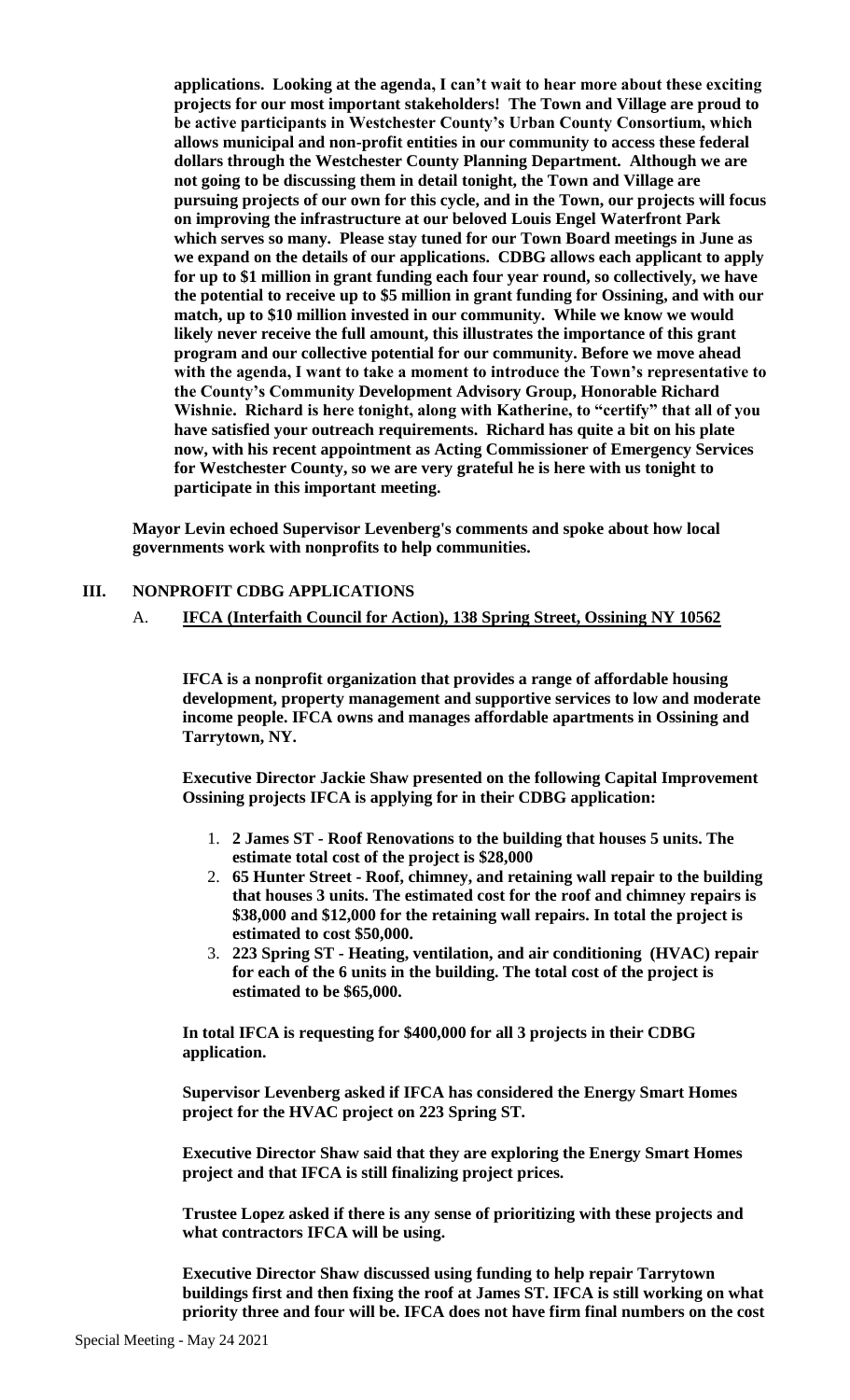**of projects due to them working on getting three estimates for each project. CDBG funding is over three years and no contractor is likely to hold their price for three years. As a result, IFCA needs to have at least an idea on who they would like to use. They would then be getting an estimate based on current pricing for 2022, 2023, and 2024 for the different projects.**

#### B. **Ossining Children's Center, 32 State Street, Ossining NY 10562**

**The Ossining Children's Center (OCC) is one of the oldest daycares in the country and is one of a handful of children centers that has gotten a four star rating. The center provides care and education to infants, toddlers, and school age children from kindergarten through sixth grade. The center provides afterschool as well as summer programs. The OCC has recently moved into their new facility in State ST. Part of the OCC's mission is to make childcare programs affordable for all working families.** 

**OCC's Director of Development Shawn Cribari presented on the following 2 Public Service projects that the OCC is applying for in their CDBG application:** 

- 1. **Child care tuition assistance for low and moderate income families - Asking for up to \$225,000 (up to \$75,000 annually for three years) for tuition assistance. The OCC is planning to contribute matching funds from DSS child care subsidies.**
- 2. **Enrichment programming for children from low and moderate income families - Asking for up to \$75,000 (up to \$25,000 annually for three years) for enrichment programming. The OCC is planning to use Corporation contributing matching funds from private donations to OCC's annual fund. The enrichment program will help youngsters participate in programs like art classes, live theater, and gardening.**

**Trustee Lopez asked how many families the first project will help.**

**Director of Development Cribari estimated that a \$5,000 scholarship per family will help 15 families.**

**Supervisor Levenberg asked if the projects are separate applications.** 

**Director of Development Cribari said that they are sperate proposals.** 

#### C. **Gullotta House, 72 North State Road #175, Briarcliff Manor NY 10510**

**Gullotta House is a nonprofit that aids Westchester County residents who face financial or other hardships with anything they need. The COVID-19 pandemic shifted the Gullotta House's focus to giving out meals every Tuesday and Friday to residents in need of food. The Gullota House receives funding from donations and fundraising events.**

**President/ Founder Matt Gullotta presented on the following Ossining projects that the Gullotta House is applying for in their CDBG application:** 

- 1. **Meals to senior/ homebound/ quarantined residents- \$700/week (\$5/meal)**
- 2. **Grab-and-go meals- \$1800/week (\$8/meal)**

**From March 2020 to December 2020, Gullotta House was giving out meals in Stop & Shop every Friday to residents in need of food. Since January 2021, Gullotta House has been giving meals every other Friday. Gullotta House is asking for \$85,000 in their CDBG application to distribute meals in Ossining every other Friday and when needed.**

**Supervisor Levenberg asked how Gullotta House will be matching the money received from CDBG and how they will prove the income of the population they help.**